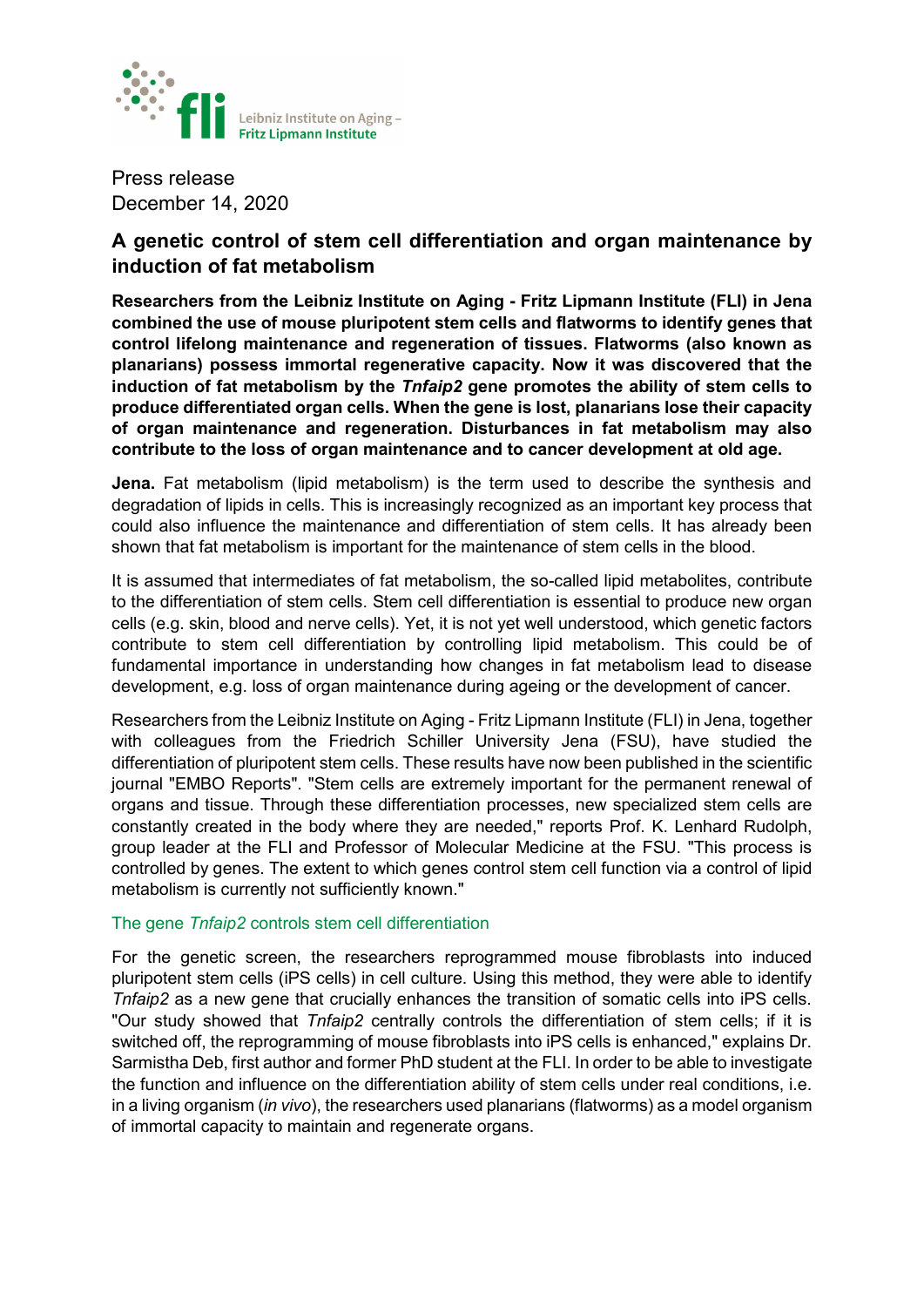

#### Regulation of stem cell differentiation and regeneration in planarians

The planarian, flatworm *Schmidtea mediterranea* also possesses a *Tnfaip2*-like gene (*Smedexoc3*). Planarians consist of 25% stem cells. They are found in the fountains of our inner cities, among other places, and can maintain and regenerate their organs forever, without any signs of losing this capacity during ageing. The experiments with the planarians were supervised by Dr Cristina González-Estévez, an expert in the field of research on the immortality of *Schmidtea mediterranea*.

"We thought that we could use the immortal planarian model system to identify genes that are also necessary to maintain stem cell function in mammals," Dr González-Estévez explains the approach in the study. "The results were astonishing. The down-regulation of the gene *Tnfaip2*-like in planarians led to a decreased capacity of the stem cells to produce differentiated organ cells. The ability to regenerate and maintain organs was completely abolished due to the loss of a single gene".

### Stem cell differentiation and organ maintenance is controlled by lipid metabolism

And that's not all, the research team was able to prove that *Tnfaip2* controls stem cell function by controlling fat metabolism. When the worms with the missing gene function were given fatty acids and fatty acid transporters (e.g. palmitoyl-L-carnitine), stem cell differentiation resumed. The organs could be maintained without the function of the *Tnfaip2* gene orthologue.

"With our new discovery pipeline using pluripotent cell screens followed by functional analysis of the target genes in planarians, we can speed up the discovery of genes that are important for stem cell maintenance and function", Prof. Rudolph emphasizes the results. "This will allow us to identify gene functions that are important for stem cell function in mammals or humans. We would like to use this knowledge to clarify unknown causes for the loss of organ maintenance and the development of diseases during ageing".

#### Publication

Sarmistha Deb, Daniel A. Felix, Philipp Koch, Maharshi Krishna Deb, Karol Szafranski, Katrin Buder, Mara Sannai, Marco Groth, Joanna Kirkpatrick, Stefan Pietsch, André Gollowitzer, Alexander Groß, Philip Riemenschneider, Andreas Koeberle, Cristina González-Estévez, K. Lenhard Rudolph. *Tnfaip2/exoc3*-driven lipid metabolism is essential for stem cell differentiation and organ homeostasis. EMBO Rep (2020), e49328.

DOI: 10.15252/embr.201949328. <https://www.embopress.org/doi/full/10.15252/embr.201949328>

## **Contact**

Dr. Kerstin Wagner Press and Public Relations Phone: 03641-656378, email: [presse@leibniz-fli.de](mailto:presse@leibniz-fli.de)